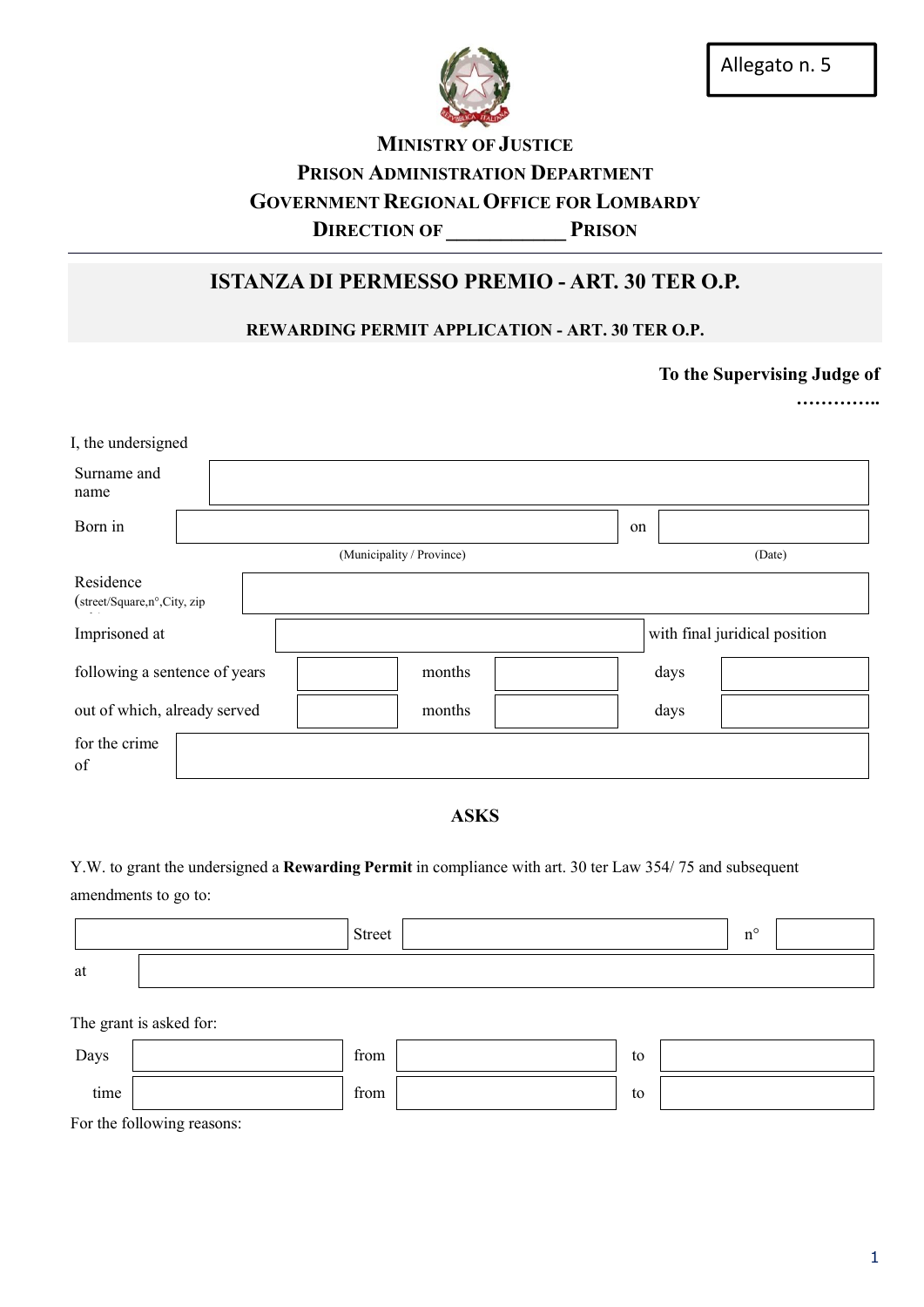The undersigned informs he/she has already been The undersigned miorins ne/site has already been<br>granted  $n^{\circ}$ :

granted by the Supervising Judge of

for a total amount of days in the current year of

 $\Box$  He/she declares that he/she is detained at the State Prison/s of:

 $\Box$  He/she declares he/she has not received any further sentences while serving the current punishment or during the execution of detention measures.

 $\Box$  Declares he/she has not been accused of an offence committed with criminal intent while serving the punishment or during execution of a measure of restriction of personal freedom

*(place and date) (signed)*

### The Treating Department / Register Officer encloses:

- □ The Director's Reasoned opinion
- $\Box$  Juridical position
- $\Box$  Conviction sentence
- $\Box$  First observation form
- $\Box$  Already filed synthetic reports and behavioural reports (if any)
- $\Box$  Disciplinary reports (if any)
- $\Box$  Conviction sentence (if any) for an offence committed with criminal intent while serving the punishment
- $\Box$  Already submitted investigation documents (if any):



……………………… …..………………………